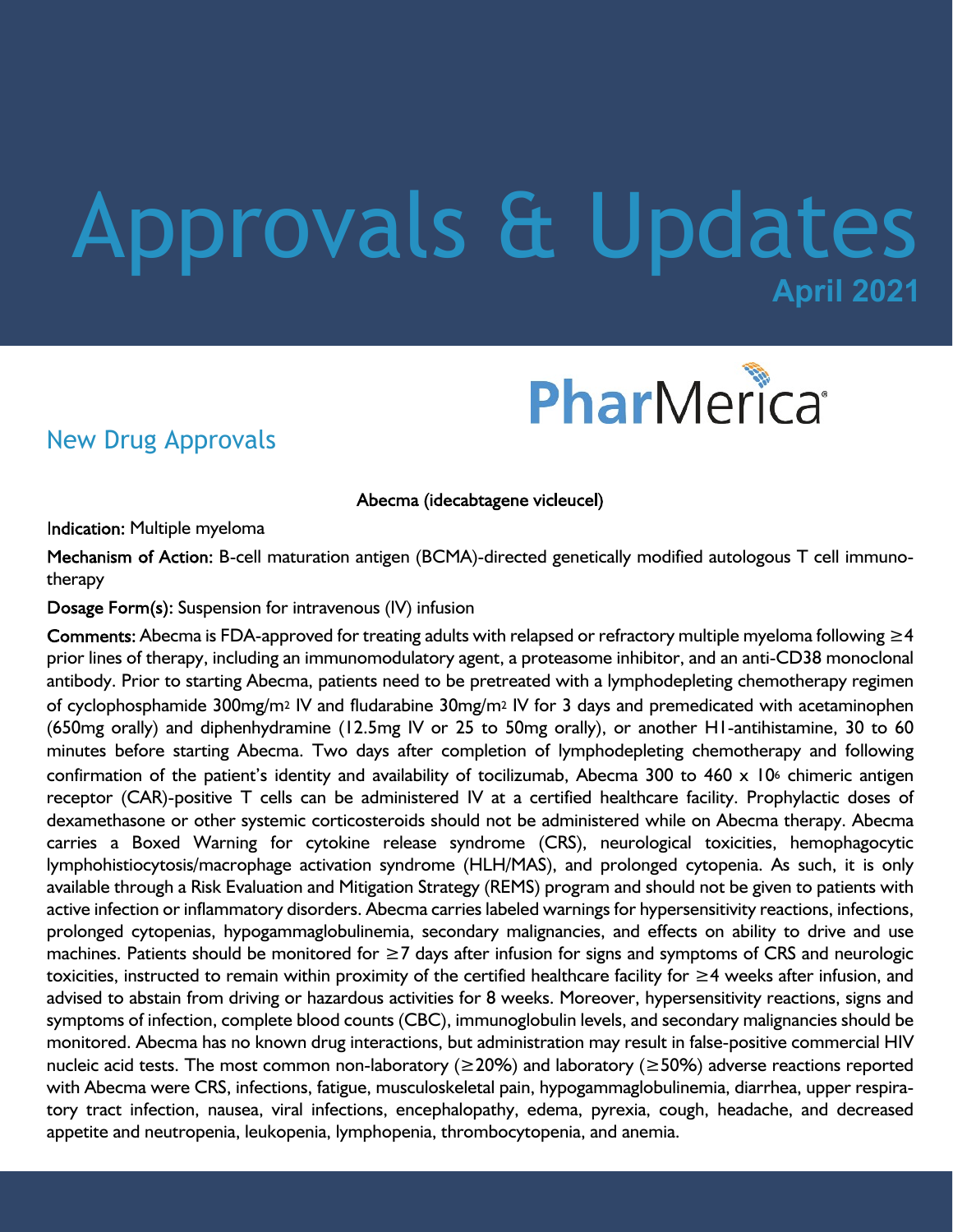#### Fotivda (tivozanib)

Indication: Renal cell carcinoma (RCC)

Mechanism of Action: Tyrosine kinase inhibitor

#### Dosage Form(s): Capsules

Comments: Fotivda is FDA-approved for treating adults with relapsed or refractory advanced RCC after  $\geq$ 2 prior systemic therapies. Fotivda should be taken as 1.34mg by mouth once daily for 21 days on treatment followed by 7 days off treatment for a 28-day cycle until progression of disease or unacceptable toxicity. Fotivda carries labeled warnings for hypertension and hypertensive crisis, cardiac failure, cardiac ischemia and arterial thromboembolic events, venous thromboembolic events, hemorrhagic events, proteinuria, thyroid dysfunction, risk of impaired wound healing, reversible posterior leukoencephalopathy syndrome (RPLS), embryo-fetal toxicity, and allergic reactions to tartrazine. Blood pressure, thyroid function tests, and signs and symptoms of proteinuria and cardiac failure should be monitored throughout therapy. Additionally, patients at risk for or who have a history of cardiac ischemia and arterial thromboembolic events, venous thromboembolic events, or bleeding should be closely monitored throughout therapy. Concomitant administration of Fotivda with strong CYP3A inducers should be avoided. The most common adverse reactions (≥20%) and Grade 3 or 4 laboratory abnormalities (≥5%) reported with Fotivda were fatigue, hypertension, diarrhea, decreased appetite, nausea, dysphonia, hypothyroidism, cough, and stomatitis and decreased sodium, increased lipase, and decreased phosphate.

#### Ponvory (ponesimod)

Indication: Multiple sclerosis (MS)

Mechanism of Action: Sphingosine 1-phosphate (S1P) receptor modulator

Dosage Form(s): Tablets

Comments: Ponvory is FDA-approved for treating adults with relapsing forms of MS, including clinically isolated syndrome, relapsing-remitting disease, and active secondary progressive disease. Prior to starting Ponvory, the following should be assessed: complete blood count (CBC), cardiac function, liver function, ophthalmic function, and antibodies to varicella zoster virus (VZV). The potential for additive immunosuppressive effects should also be considered prior to starting Ponvory in patients taking or who have a history of taking anti-neoplastic, immunosuppressive, or immune-modulating therapies. Ponvory needs to be titrated over 14 days upon initiation, starting at 2mg by mouth once daily, to reach a maintenance dose of 20mg once daily beginning on day 15. Ponvory carries labeled warnings for infections, bradyarrhythmia and atrioventricular conduction delays, respiratory effects, liver injury, increased blood pressure, cutaneous malignancies, fetal risk, and macular edema. Patients with sinus bradycardia, first- or second-degree AV block, or a history of myocardial infarction or heart failure should be monitored for 4 hours following the first dose of Ponvory. Additionally, throughout therapy, blood pressure, liver function tests, vision changes, suspicious skin lesions, and signs and symptoms of infection should be monitored. Concomitant administration of Ponvory with strong CYP3A4 and UGT1A1 inducers should be avoided, and administration of live attenuated vaccines during therapy and for 1-2 weeks following therapy should be avoided. The most common adverse reactions ( $\geq$ 10%) reported with Ponvory were upper respiratory tract infection, hepatic transaminase elevation, and hypertension.